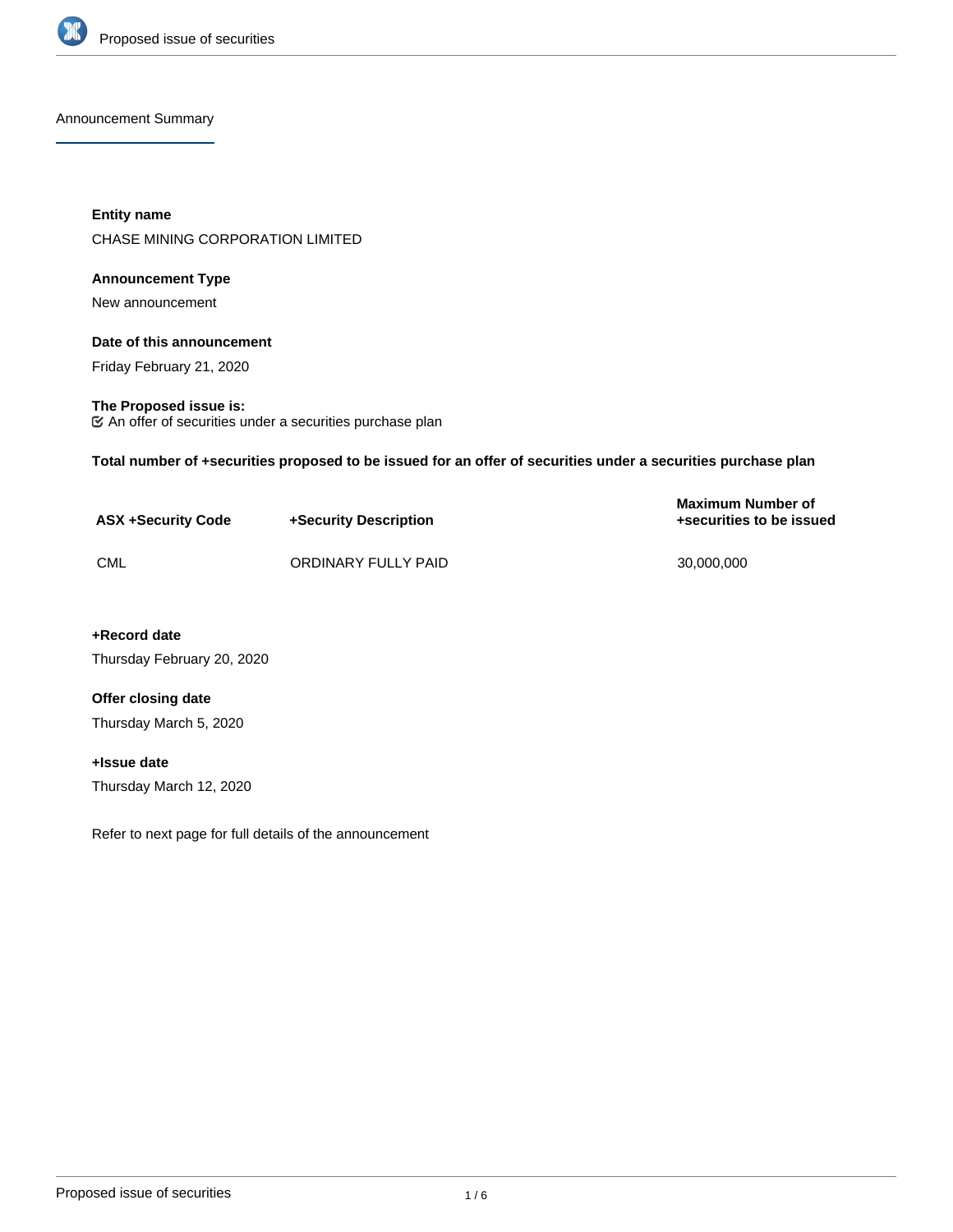

Part 1 - Entity and announcement details

## **1.1 Name of +Entity**

CHASE MINING CORPORATION LIMITED

We (the entity named above) give ASX the following information about a proposed issue of +securities and, if ASX agrees to +quote any of the +securities (including any rights) on a +deferred settlement basis, we agree to the matters set out in Appendix 3B of the ASX Listing Rules.

**1.2 Registered Number Type**

**ACN** 

**Registration Number**

118788846

**1.3 ASX issuer code**

CML

# **1.4 The announcement is**

New announcement

## **1.5 Date of this announcement**

Friday February 21, 2020

**1.6 The Proposed issue is:**

An offer of +securities under a +securities purchase plan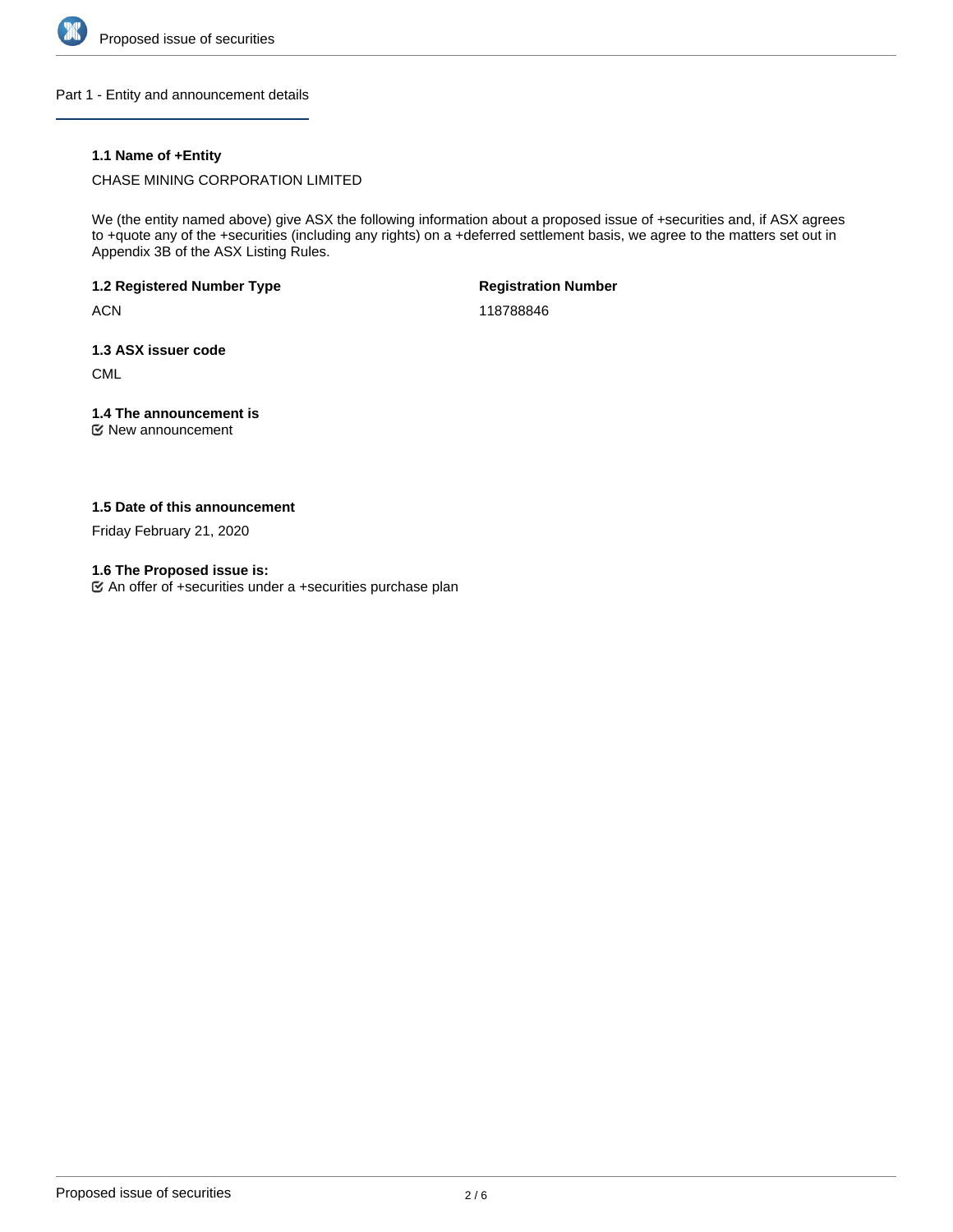

Part 4 - Details of proposed offer under securities purchase plan

Part 4A - Conditions

**4A.1 - Are any of the following approvals required for the offer of +securities under the +securities purchase plan issue to be unconditional?**

- **+Security holder approval**
- **Court approval**
- **Lodgement of court order with +ASIC**
- **ACCC approval**
- **FIRB approval**
- **Another approval/condition external to the entity**

No

Part 4B - Offer details

**Class or classes of +securities that will participate in the proposed issue and class or classes of +securities proposed to be issued**

### **ASX +Security Code and Description**

CML : ORDINARY FULLY PAID

**Will the proposed issue of this +security include an offer of attaching +securities?** No

Details of +securities proposed to be issued

# **ASX +Security Code and Description**

CML : ORDINARY FULLY PAID

**Maximum Number of +securities proposed to be issued**

30,000,000

**Minimum Number of +securities Maximum Number of proposed to be offered to each individual +security holder**

400,000

**+securities proposed to be offered to each individual +security holder** 2,000,000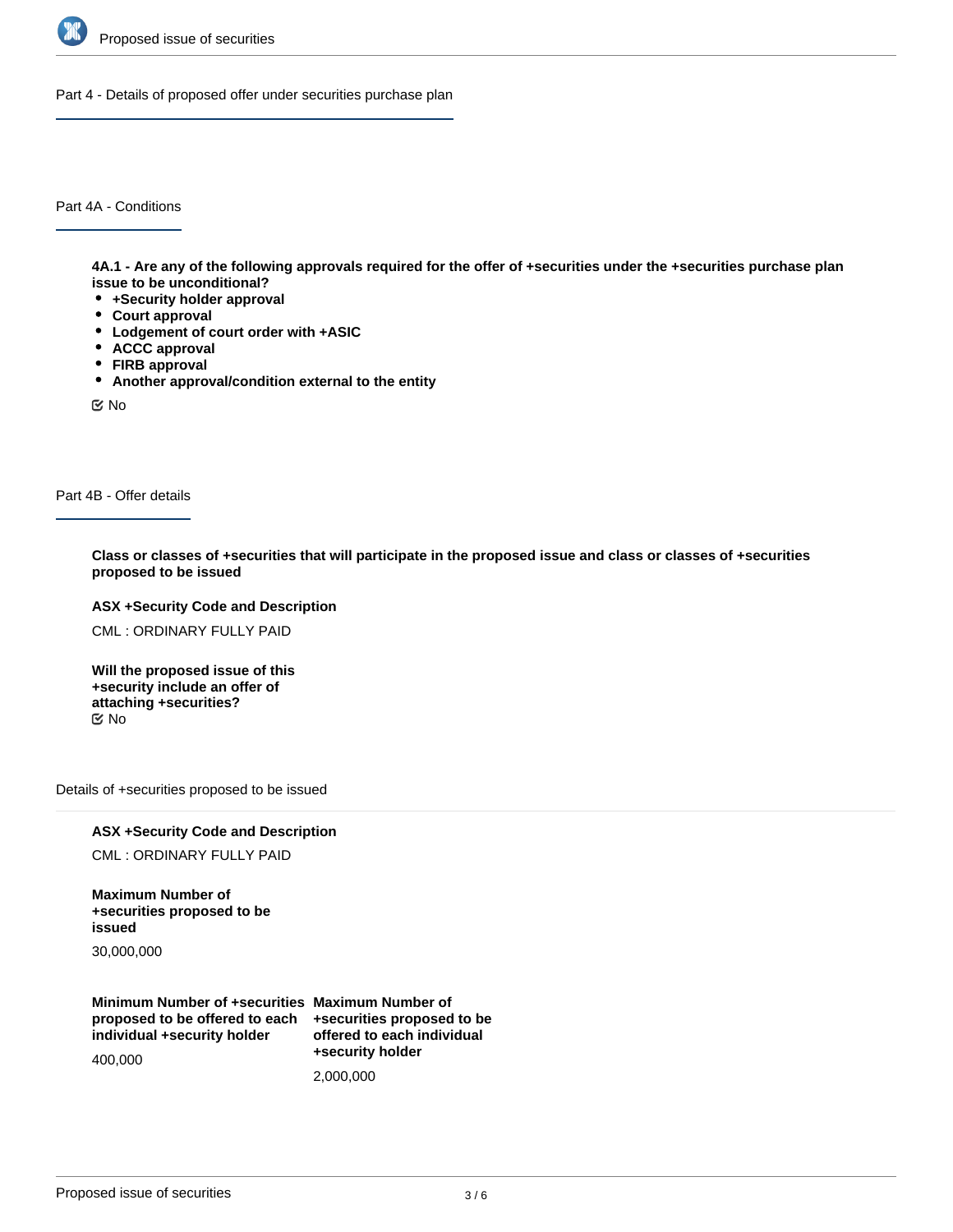

Proposed issue of securities

| <b>Minimum subscription \$</b> | <b>Maximum subscription \$</b> |
|--------------------------------|--------------------------------|
| amount proposed to be offered  | amount proposed to be off      |
| to each individual security    | to each individual security    |
| holder                         | holder                         |
| AUD 6,000                      | AUD 30,000                     |

#### **Purpose of the issue**

Although the Company has sufficient funds for its budgeted Zeus drilling programme and working capital requirements, the Board agreed to offer shareholders the opportunity to participate in an SPP with a modest target amount to be raised, with the funds raised allowing the option to continue the May drilling at Alotta and / or Lorraine pending success.

**a**ffered

### **Offer price details for retail security holders**

**Issue Currency** AUD - Australian Dollar

**Offer Price per +security** AUD 0.01500

**Estimated or Actual?** Actual

**Will these +securities rank equally in all respects from their issue date with the existing issued +securities in that class?** Yes

**Oversubscription & Scale back details**

**May a scale back be applied to this event?** Yes

### **Provide the scale back details**

The Company (in its absolute discretion) reserves the right to scale back applications under the offer.

## Part 4C - Timetable

**4C.1 Date of announcement of +security purchase plan**

Friday February 21, 2020

### **4C.2 +Record date**

Thursday February 20, 2020

### **4C.3 Date on which offer documents will be made available to investors**

Monday February 24, 2020

**4C.4 Offer open date** Monday February 24, 2020

### **4C.5 Offer closing date**

Thursday March 5, 2020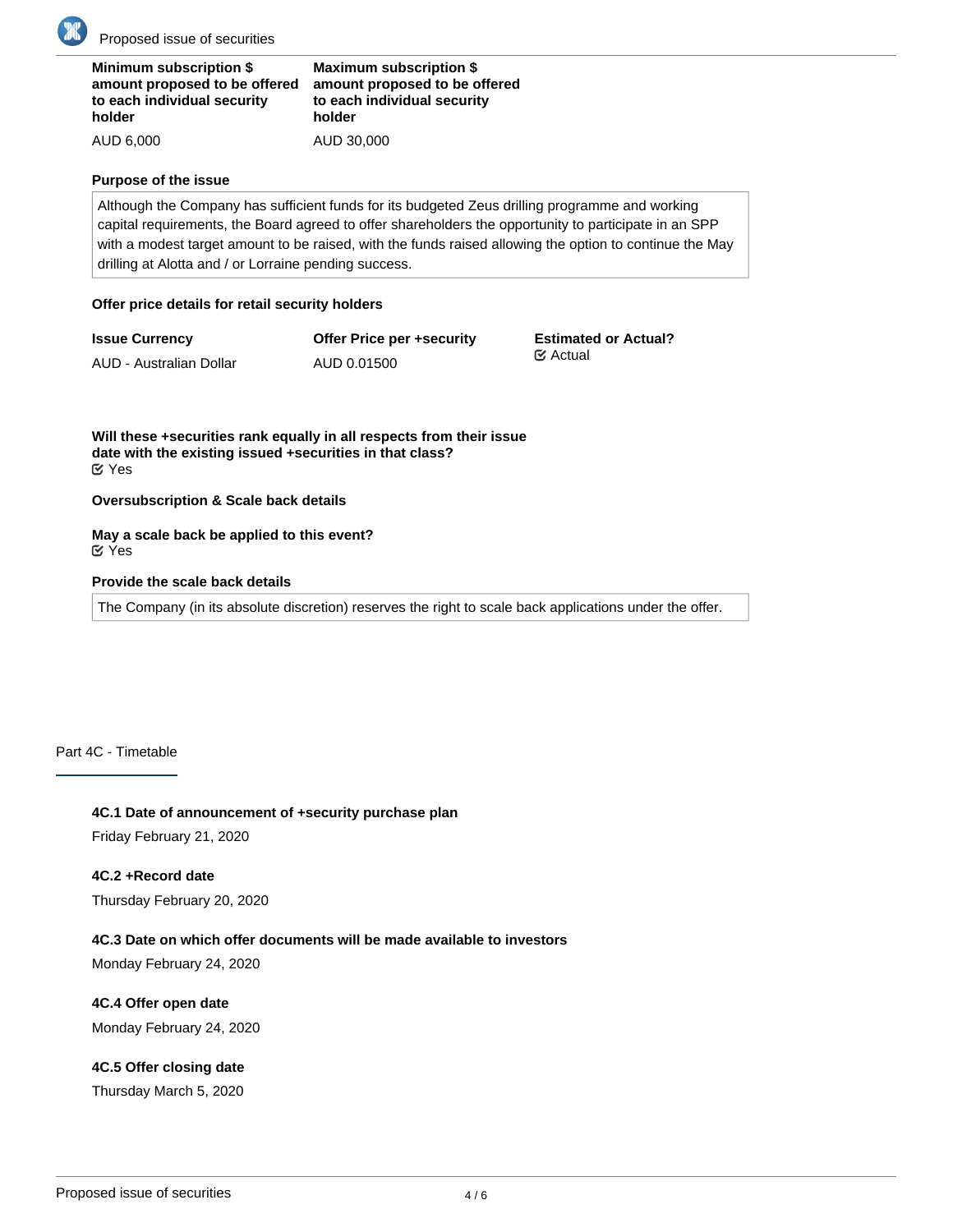

Proposed issue of securities

#### **4C.6 Announcement of results**

Monday March 9, 2020

#### **4C.7 +Issue date**

Thursday March 12, 2020

Part 4D - Listing Rule requirements

- **4D.1 Does the offer under the +securities purchase plan meet the requirements of listing rule 7.2 exception 5 that: the number of +securities to be issued is not greater than 30% of the number of fully paid +ordinary securities already on issue; and**
- **the issue price of the +securities is at least 80% of the +volume weighted average market price for +securities in that +class, calculated over the last 5 days on which sales in the +securities were recorded, either before the day on which the issue was announced or before the day on which the issue was made?**

Yes

Part 4E - Fees and expenses

**4E.1 Will there be a lead manager or broker to the proposed offer?** No

**4E.2 Is the proposed offer to be underwritten? K** No

**4E.3 Will brokers who lodge acceptances or renunciations on behalf of eligible +security holders be paid a handling fee or commission?** No

#### **4E.4 Details of any other material fees or costs to be incurred by the entity in connection with the proposed offer**

Part 4F - Further Information

**4F.1 Will the entity be changing its dividend/distribution policy if the proposed offer is successful?** No